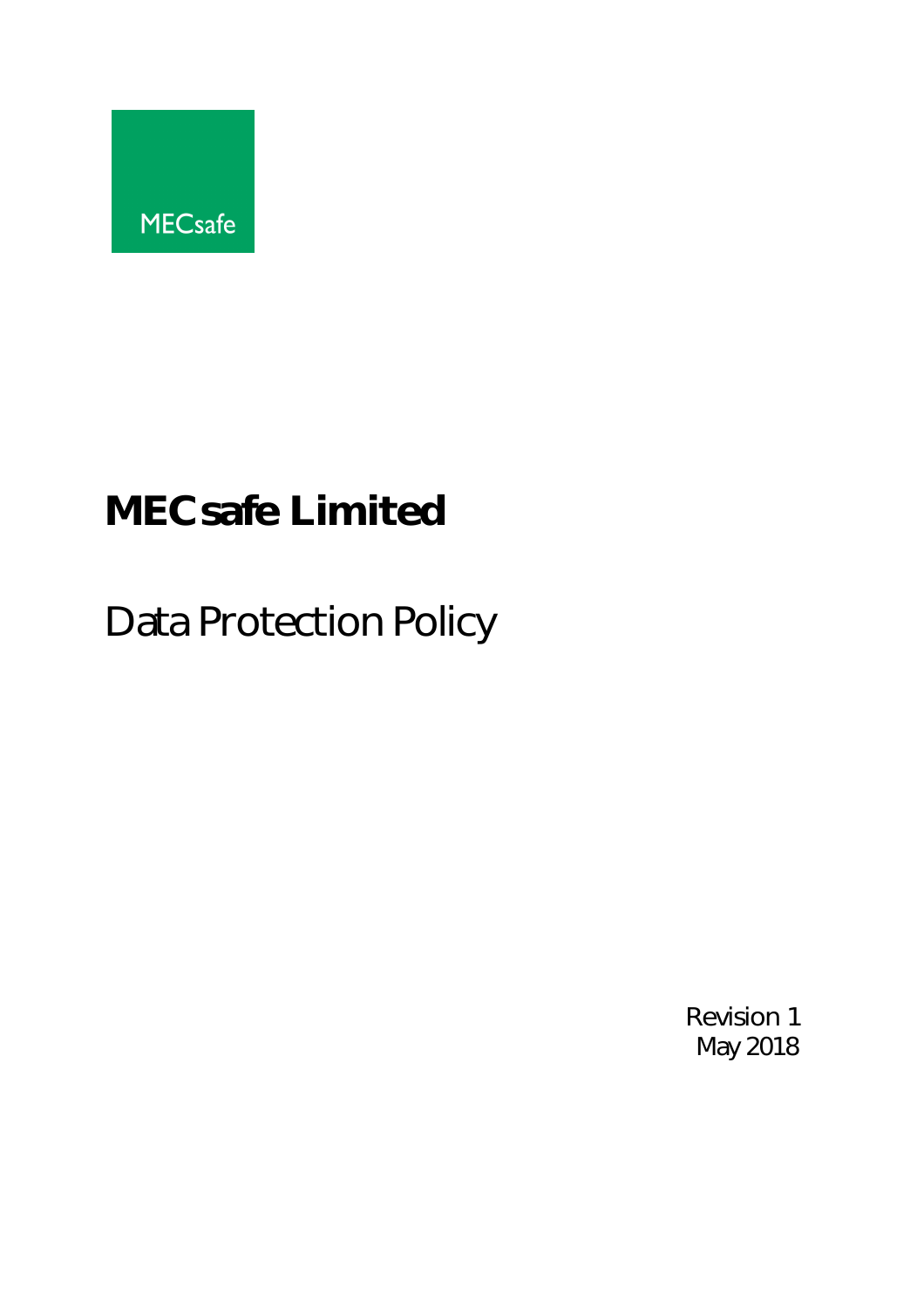| Contents |  |
|----------|--|
|          |  |
|          |  |
|          |  |
|          |  |
|          |  |
|          |  |
|          |  |
|          |  |
|          |  |
|          |  |
|          |  |
|          |  |
|          |  |
|          |  |
|          |  |
|          |  |
|          |  |
|          |  |
|          |  |
|          |  |
|          |  |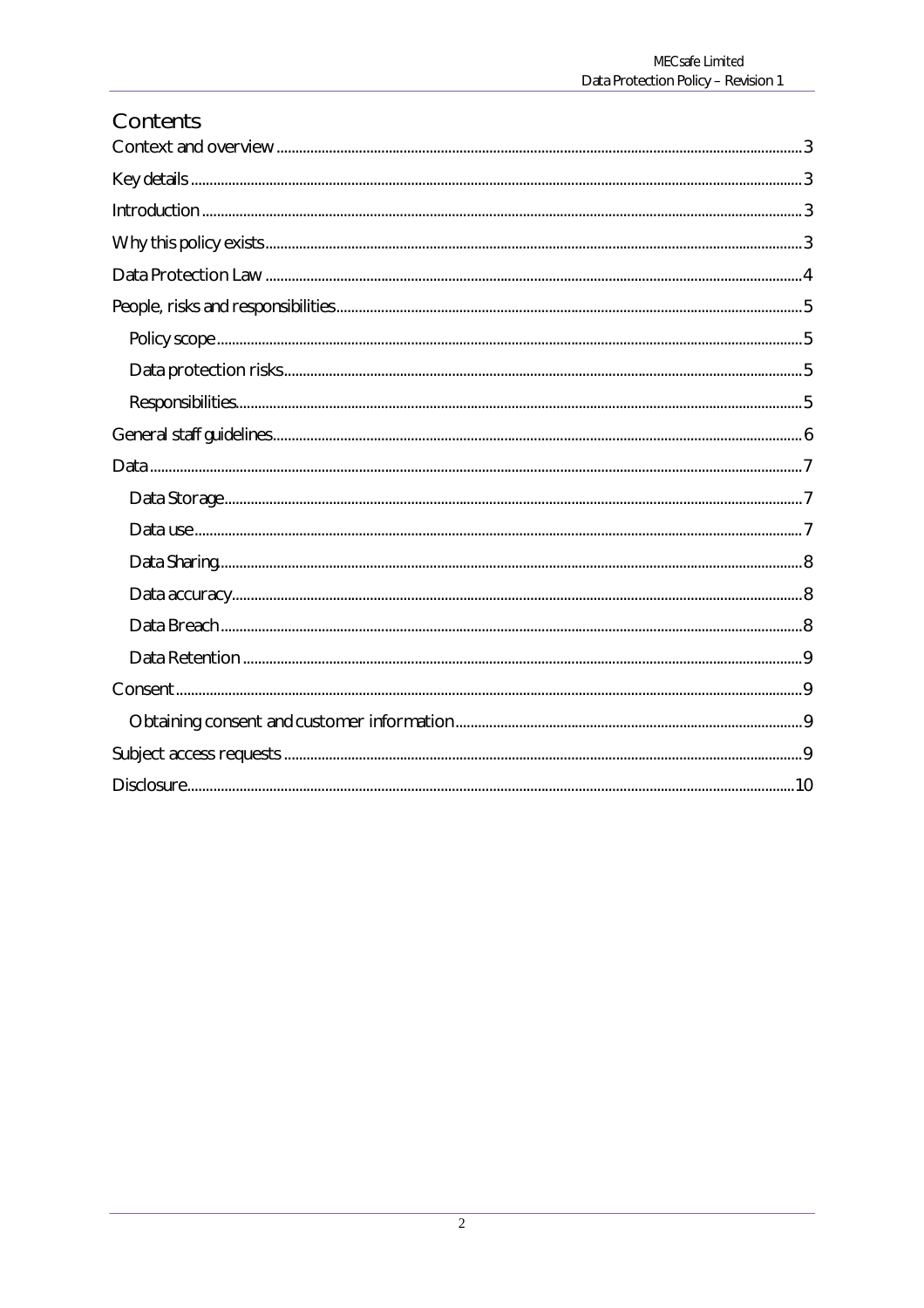### Context and overview

#### Key details

| * Policy prepared by: | <b>Oliver Stanser</b> |
|-----------------------|-----------------------|
| * Next review date:   | May 25th 2019         |

#### Introduction

MECsafe Limited are strongly committed to protecting privacy. This Privacy Policy tells you how we use the personal information that we gather from you, or that you provide to us.

MECsafe Limited needs to gather and use certain information about individuals. These can include clients and delegates, suppliers, business contacts, employees and other people the organisation has a relationship with or may need to contact.

This policy describes how this personal data must be collected, handled and stored to meet the company's data protection standards — and to comply with the law.

#### Why this policyexists

This data protection policy ensures MECsafe Limited:

- Complies with data protection law and follows good practice
- Protects the rights of staff, customers and partners
- Is open about how it stores and processes individuals' data
- protects itself from the risks of a data breach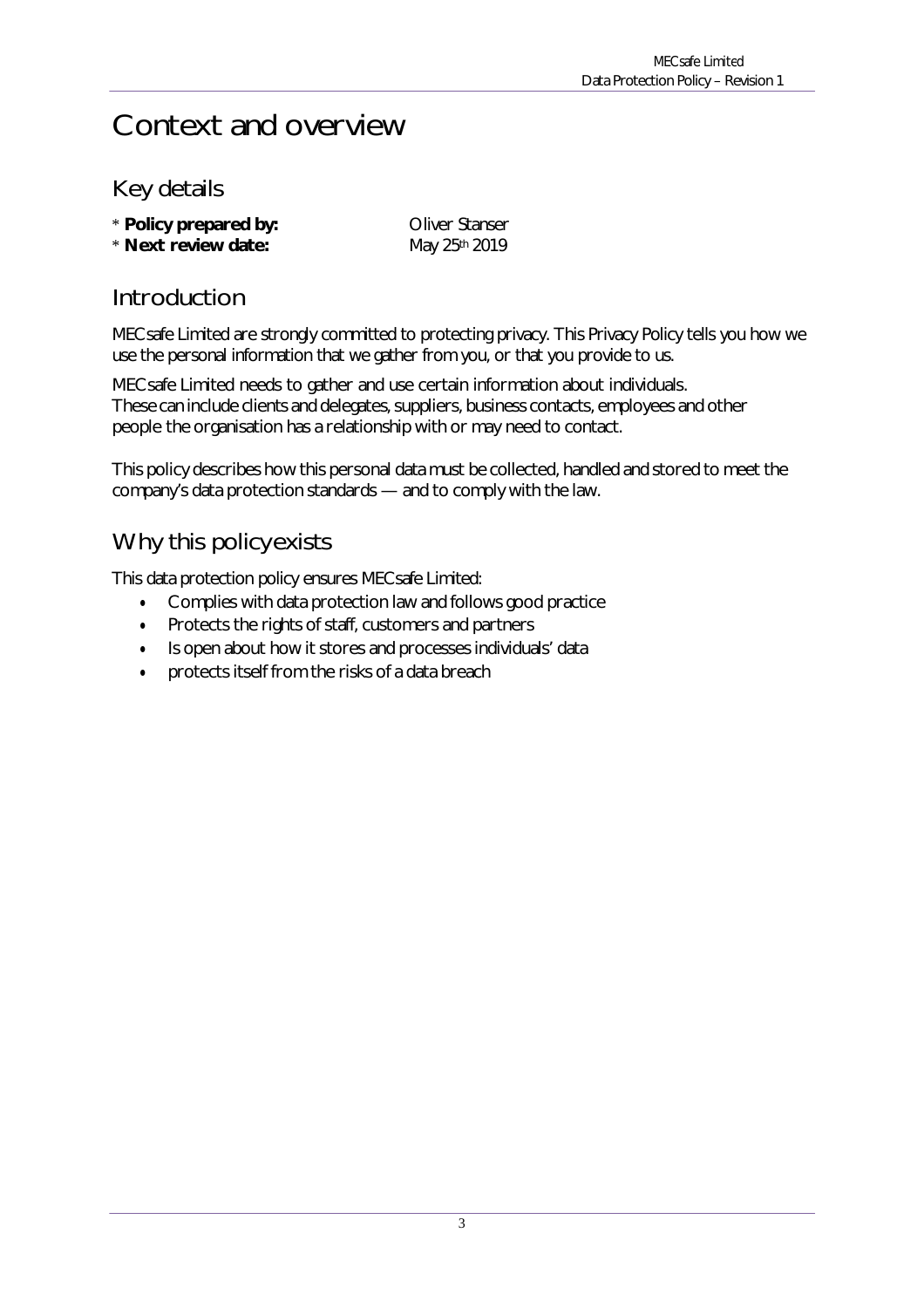### Data Protection Law

The Data Protection Act 1998 describes how organisations — including MECsafe Limited— must collect, handle and store personal information. This will be superseded by the GDPR (General Data Protection Regulation) on 25<sup>th</sup> May 2018.

These rules apply to personal and/or sensitive personal data, regardless of whether the data is stored electronically or on paper.

To comply with the law, personal information must be collected and used fairly, stored safely and not disclosed unlawfully.

The GDPR states that personal data shall be:

"a) processed lawfully, fairly and in a transparent manner in relation to individuals;

b) collected for specified, explicit and legitimate purposes and not further processed in a manner that is incompatible with those purposes; further processing for archiving purposes in the public interest, scientific or historical research purposes or statistical purposes shall not be considered to be incompatible with the initial purposes;

c) adequate, relevant and limited to what is necessary in relation to the purposes for which they are processed;

d) accurate and, where necessary, kept up to date; every reasonable step must be taken to ensure that personal data that are inaccurate, having regard to the purposes for which they are processed, are erased or rectifiedwithout delay;

e) kept in a form which permits identification of data subjects for no longer than is necessary for the purposes for which the personal data are processed; personal data may be stored for longer periods insofar as the personal data will be processed solely for archiving purposes in the public interest, scientific or historical research purposes or statistical purposes subject to implementation of the appropriate technical and organisational measures required by the GDPR in order to safeguard the rights and freedoms of individuals; and

f) processed in a manner that ensures appropriate security of the personal data, including protection against unauthorised or unlawful processing and against accidental loss, destruction or damage, using appropriate technical or organisational measures."

Article 5(2) requires that:

"the controller shall be responsible for, and be able to demonstrate, compliance with the principles."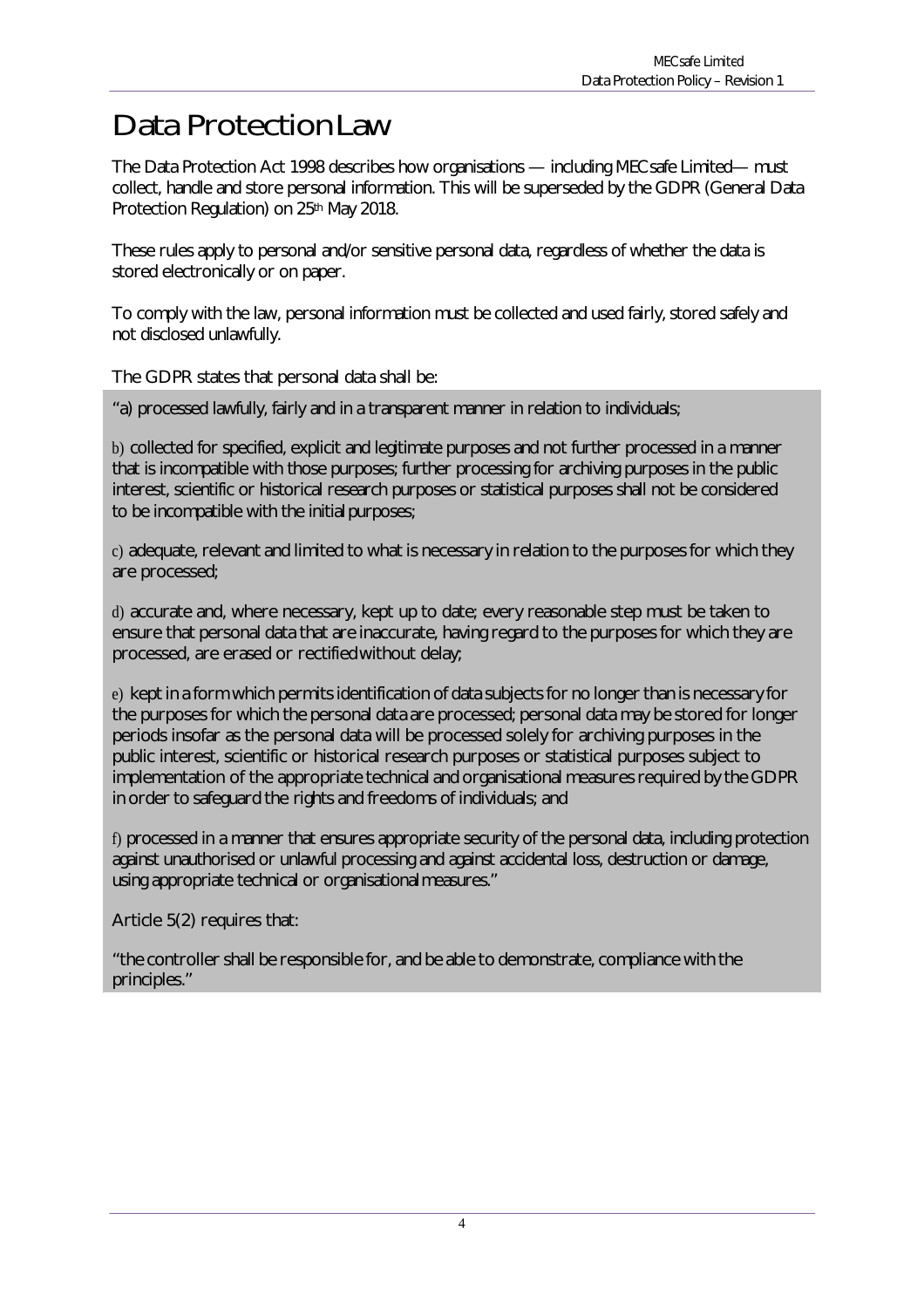# People, risks and responsibilities

#### Policy scope

This policy applies to:

- 1. All staff of MECsafe Limited
- 2. All contractors, suppliers and other people working on behalf of MECsafe Limited

It applies to all data that the company holds relating to identifiable individuals. The personal data that we may hold includes:

- Names of individuals
- Postal (work) addresses
- Email addresses
- Telephone numbers
- National Insurance Numbers
- **Qualifications**
- …plus any other information relating to individuals that may be required for them to undertake training with us, such as dietary requirements.

#### Data protection risks

This policy helps to protect MECsafe Limited from data security risks, including:

- Breaches of confidentiality. For instance, information being given outinappropriately.
- Failing to offer choice. For instance, all individuals should be free to choose how the company uses data relating to them.
- Reputational damage. For instance, the company could suffer if hackers successfully gained access to personal data.

#### **Responsibilities**

Everyone who worksfor or withMECsafe Limited hassome responsibility for ensuring data is collected, stored and handled appropriately.

Every employee who handles personal data must ensure that it is handled and processed in line with this policy and data protection principles.

The people listed below have key areas of responsibility:

The Managing Director, Oliver Stanser, is ultimately responsible for ensuring that MECsafe Limited meets its legal obligations.

The Managing Director is responsible for:

- Reviewing all data protection procedures and related policies, in line with an agreed schedule.
- Arranging data protection training and advice for the people covered by this policy.
- Handling data protection questions from staff and anyone else covered by this policy.
- Dealing with requestsfrom individuals to see the data MECsafe Limited holds about them (also called 'subject accessrequests').
- Checking and approving any contracts or agreements with third parties that may handle the company's sensitive data.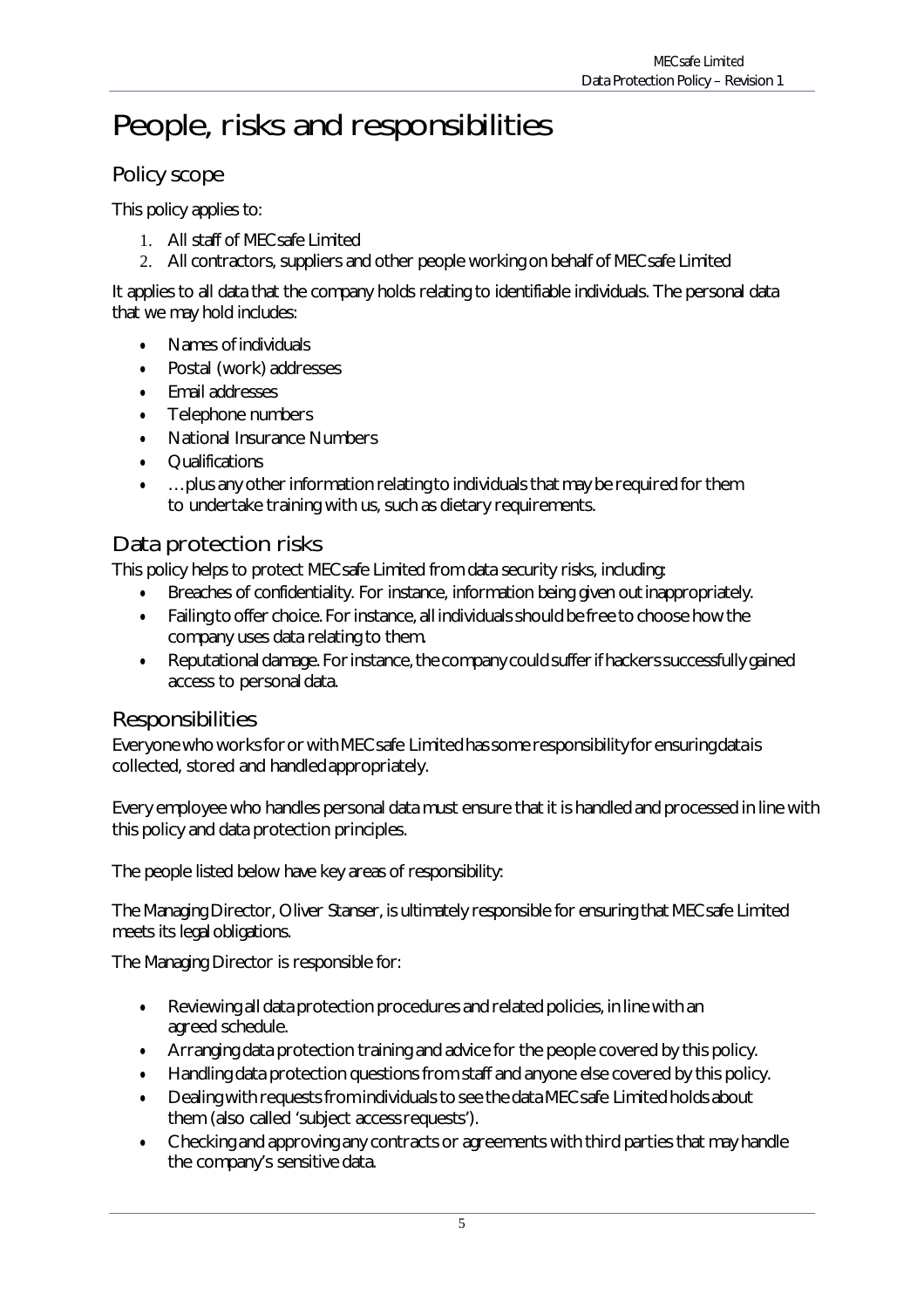- Ensuring all systems, services and equipment used for storing data meet acceptable security standards.
- Performing regular checks and scans to ensure security hardware and software is functioning properly.
- Evaluating any third-party servicesthe company is considering using to store or process data. For instance, cloud computing services.
- Approving any data protection statements attached to communications such as emails and letters.
- Addressing any data protection queries from journalists or media outlets like newspapers.
- Where necessary, working with other staff to ensure marketing initiatives abide by data protection principles.

# General staff guidelines

- The only people able to access data covered by this policy should be those who need it for their work.
- Data should not be shared informally.
- MECsafe Limited will provide training to all employees to help them understand their responsibilities when handling data.
- Employees should keep all data secure, by taking sensible precautions and following the guidelines in this document.
- In particular, strong passwords must be used and they should never be shared.
- Personal data should not be disclosed to unauthorised people, either within the company or externally.
- Data should be regularly reviewed and updated if it is found to be out of date. If no longer required, it should be deleted and disposed of.
- Employees should request help from their line manager or the data protection officer if they are unsure about any aspect of data protection.
- If emails are accessed via a device such as a smartphone or tablet, the device should be protected by a passcode and have up to date Malware/Antivirus installed.
- All employees are issued with a copy of our Data Protection Policy which must be read and acknowledged as part of their inductionprocess.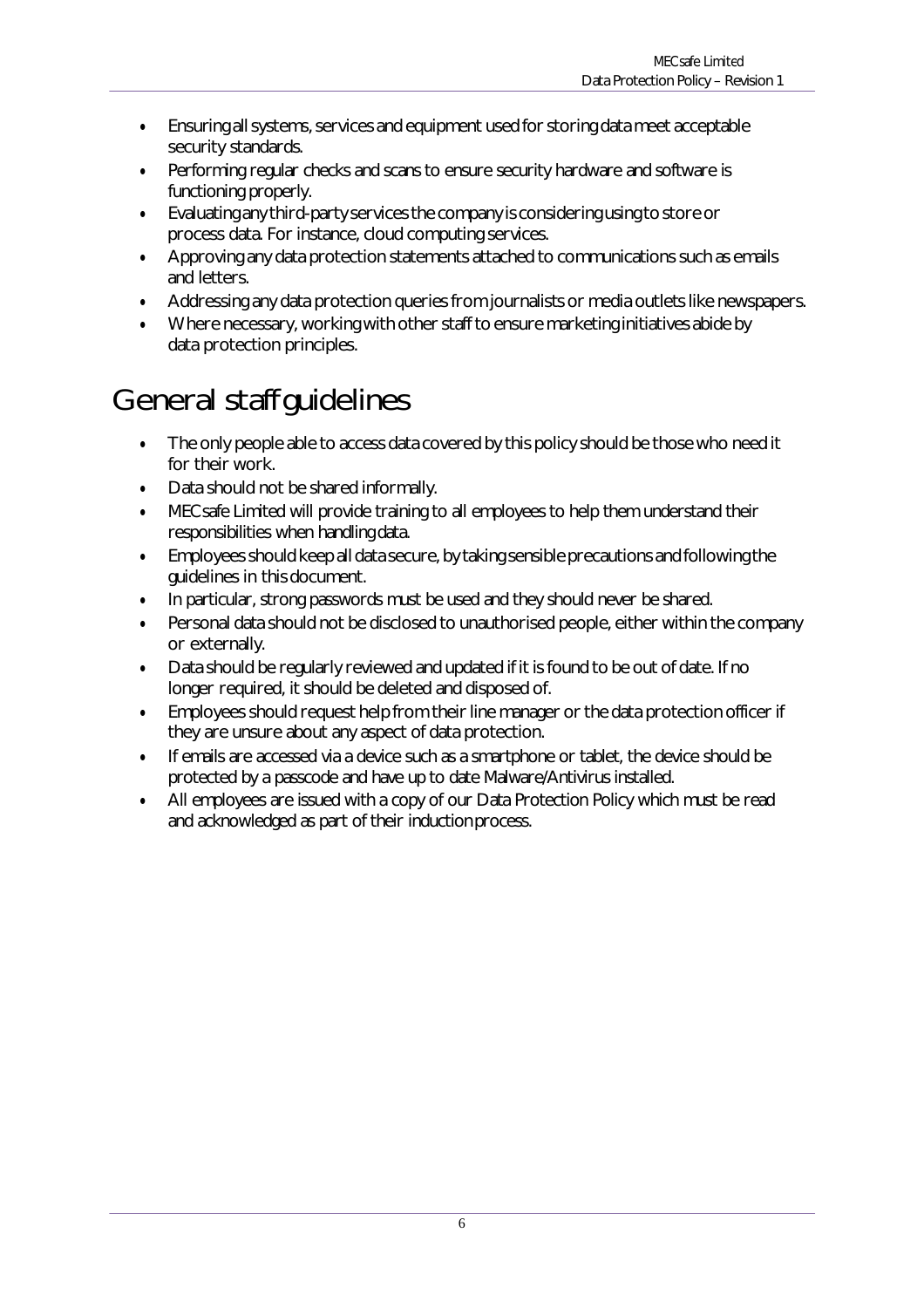#### **Data**

Data Storage

These rules describe how and where data should be safely stored.

Electronic Data –

MECsafe Limited store all data on a secure server protected by a watchguard T30 (firewall / router).

#### Paper Data

When data is stored on paper, it is kept in a secure place where unauthorised people cannot see it.

These guidelines also apply to data that is usually stored electronically but has been printed out.

Staff members must ensure that:

- When not required, the paper or files should be kept in a locked drawer or filing cabinet.
- Employees should make sure paper and printouts are not left where unauthorised people could see them, like on a printer.
- Data printouts should be shredded and disposed of securely when no longer required.
- When data is stored electronically, it must be protected from unauthorised access, accidental deletion and malicious hacking attempts:
- Data should be protected by strong passwords that are changed regularly and never shared between employees.
- If data is stored on removable media (such as a USB stick or memory card), these should be kept locked away securely when not being used, and the files on these sticks should be encrypted.
- Data should only be stored on designated drives and servers, and should only be uploaded to an approved cloud computing service.
- Servers containing personal data should be in a secure location, away from general office space.
- Data should be backed up frequently.
- Data should never be saved directly to laptops or other mobile devices like tablets or smart phones.
- Allservers and computers containing data should be protected by approved security software and a firewall.
- If paper copies of documents containing personal data are to be taken off-site, the documents must be stored in a locked briefcase and not left unattended.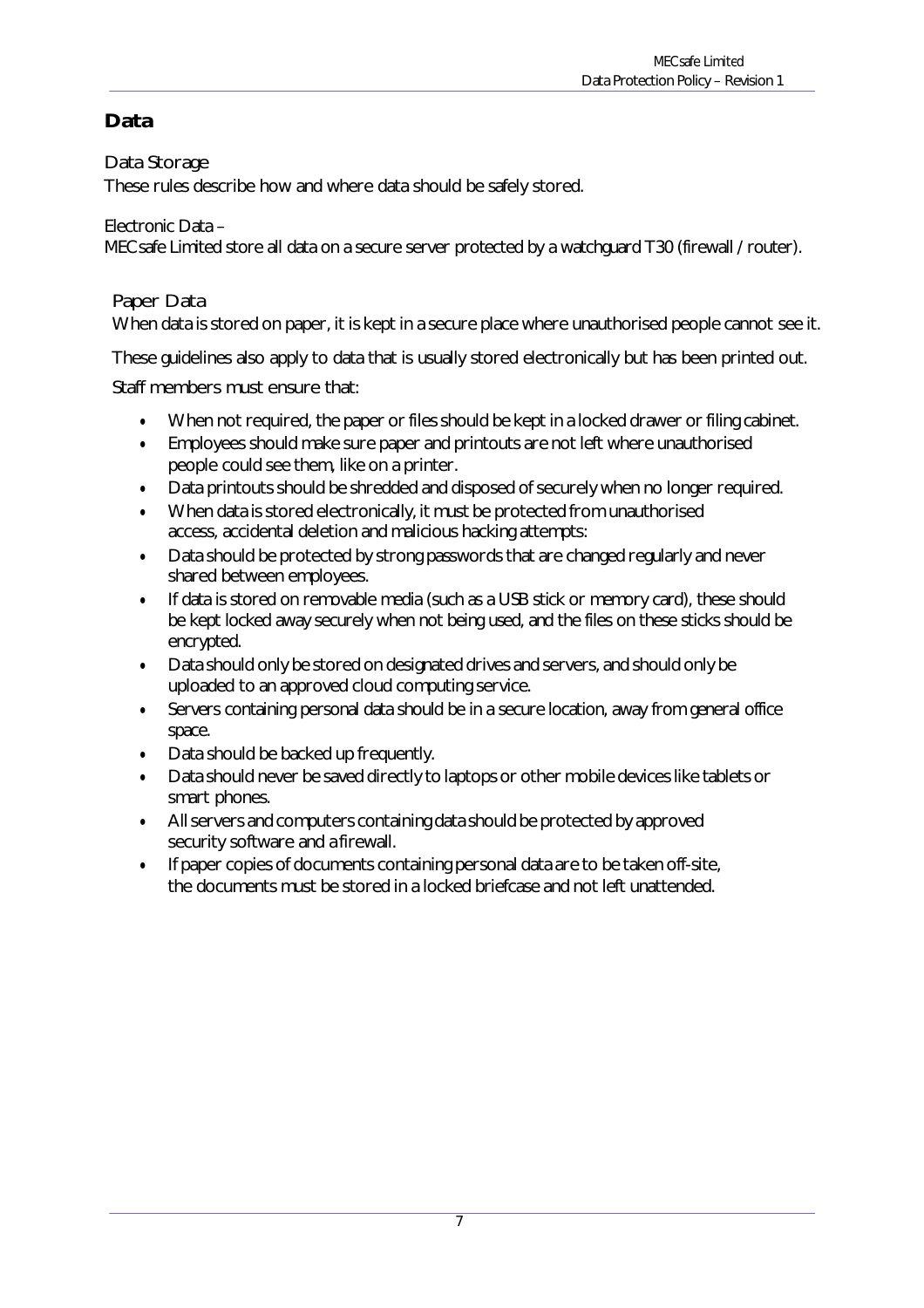#### Data Use

MECsafe Limited need to collect a certain amount of personal data in order to provide services to clients. It is necessary to share some of this information with external organisations who are providing these services with MECsafe Limited or on our behalf.

However, it is when personal data is accessed and used that it can be at the greatest risk of loss, corruption or theft:

- When working with personal data, employees should ensure the screens of their computers are always locked when left unattended.
- Personal data should not be shared informally.
- Personal data should never be transferred outside of the European Economic Area.
- Employees should not save copies of personal data to their own computers. Always access and update the central copy of any data.

#### Data Sharing

In order to provide a service, MECsafe Limited needs to share certain personal information with third parties. This information can include:

- Name
- Job title
- Place of work
- Email address
- Telephone number
- **Qualifications**
- Dietary requirements

Data sharing agreements are either in place, or in the process of being implemented with all of our third party suppliers. This ensures that they work to the same strict guidelines with regards to protecting personal data as MECsafe Limited.

All information that is passed onto third parties is done so electronically. This is done via encrypted email.

#### Data accuracy

The law requires MECsafe Limited to take reasonable steps to ensure data is kept accurate and up to date.

It is the responsibility of all employees who work with data to take reasonable steps to ensure it is kept as accurate and up to date as possible.

- Data will be held in as few places as necessary. Staff should not create any unnecessary additional data sets.
- Staff should take every opportunity to ensure data is updated. For instance, by confirming a customer's details when they call.
- Data should be updated as inaccuracies are discovered. For instance, if a customer can no longer be reached on their stored telephone number, it should be removed from the database.
- It is the Managing Directors responsibility to ensure email marketing databases are updated with the 'Constant Contact', 'unsubscribe' data prior to each email campaign.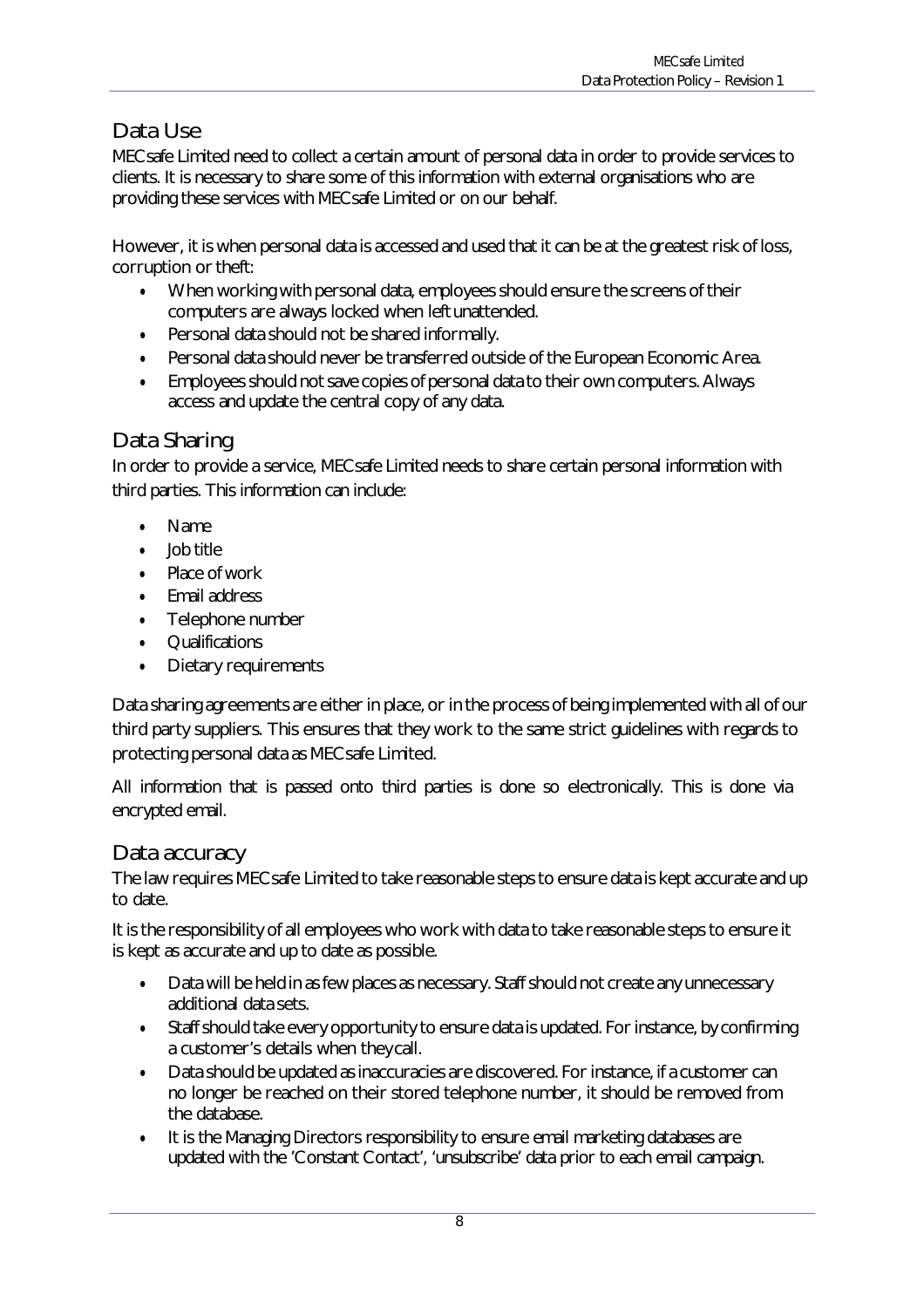#### Data Breach

MECsafe Limited holds very little information which could place individuals at risk in the event of a data breach. However, should there be a breach, the people involved will be informed urgently along with notification of any potential risk. In the event of a serious breach which could result in fraud being committed, or if the publication of the data could cause extreme distress or embarrassment, this would be reported to the Information Commissioner's Office (ICO) in accordance with the law.

#### Data Retention

For delegates who undertake training with MECsafe Limited, this data will be retained indefinitely for statistical purposes and for operational reasons, for example if we need to evidence training for a delegate's continuing professional development. The data will be retained under'legitimate interest' and delegates will be informed of this. However at the time of booking the delegate will have the option to ensure this data is destroyed in a timely way, for example after a qualification or certification has been issued.

If a delegate requests that their data is to be destroyed, this will be added to our 'destroyed data log' sheet. This log will contain the delegate name, the date and method that the request was made, and the date that we actually deleted their information from all sources.

# Consent

#### Obtaining consent and customer information

MECsafe Limited will ensure that individuals are aware that their data is being processed, and that they understand:

- How the data is being used
- How to exercise their rights

All of our communications contain statements advising customers why we need their information, and what we will do with it.

In order to be GDPR compliant, all of MECsafe Limited's forms will contain a simplified version of our privacy notice to offer clarity to our delegates. These forms include:

- Booking forms
- Post-course questionnaires
- Pre-coursework
- Exam registration forms

MECsafe Limited also has a comprehensive Privacy Policy, setting out how data relating to individuals is used by the company. This privacy statement forms appendix 1 of this document.

## Subject access requests

All individuals who are the subject of personal data held by MECsafe Limited are entitled to:

- Ask what information the company holds about them andwhy.
- Ask how to gain access to it.
- Be informed how to keep it up to date.
- Be informed how the company is meeting its data protectionobligations.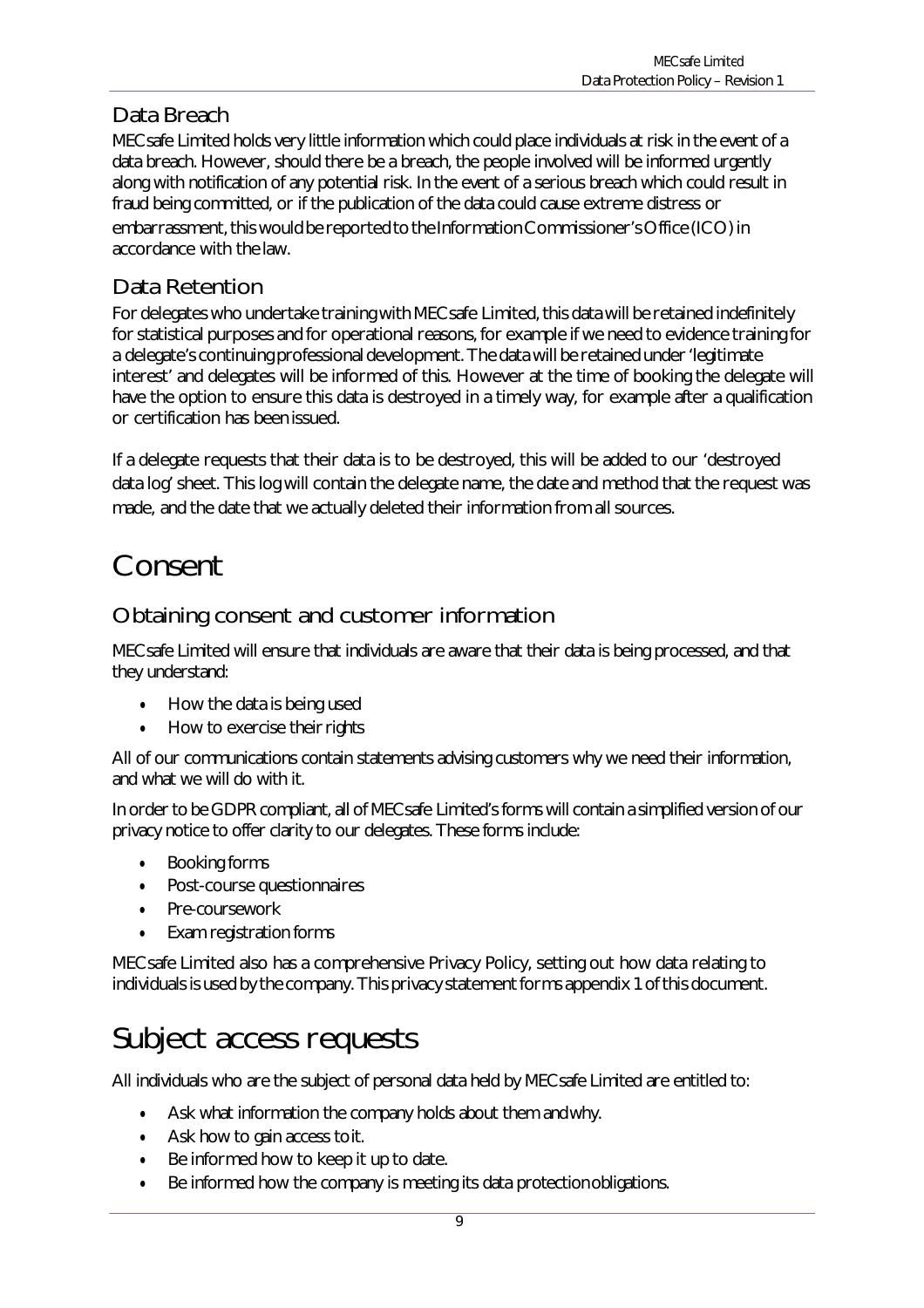If an individual contacts the company requesting this information, this is called a subject access request.

Subject access requests from individuals should be made by email, addressed to the data controller at [info@mecsafe.co.uk](mailto:info@mecsafe.co.uk)

The data controller will aim to provide the relevant data within 14 days.

The data controller will always verify the identity of anyone making a subject access request before handing over any information.

### **Disclosure**

In certain circumstances, the GDPR allows personal data to be disclosed to law enforcement agencies without the consent of the data subject.

Under these circumstances, MECsafe Limited will disclose requested data. However, the data controller will ensure the request is legitimate, seeking assistance from the company's legal advisers where necessary.

Any questions relating to the content of this document should be addressed to:

Oliver Stanser Managing Director MECsafe Limited Unit 9 Snape Lane Harworth DN11 8SP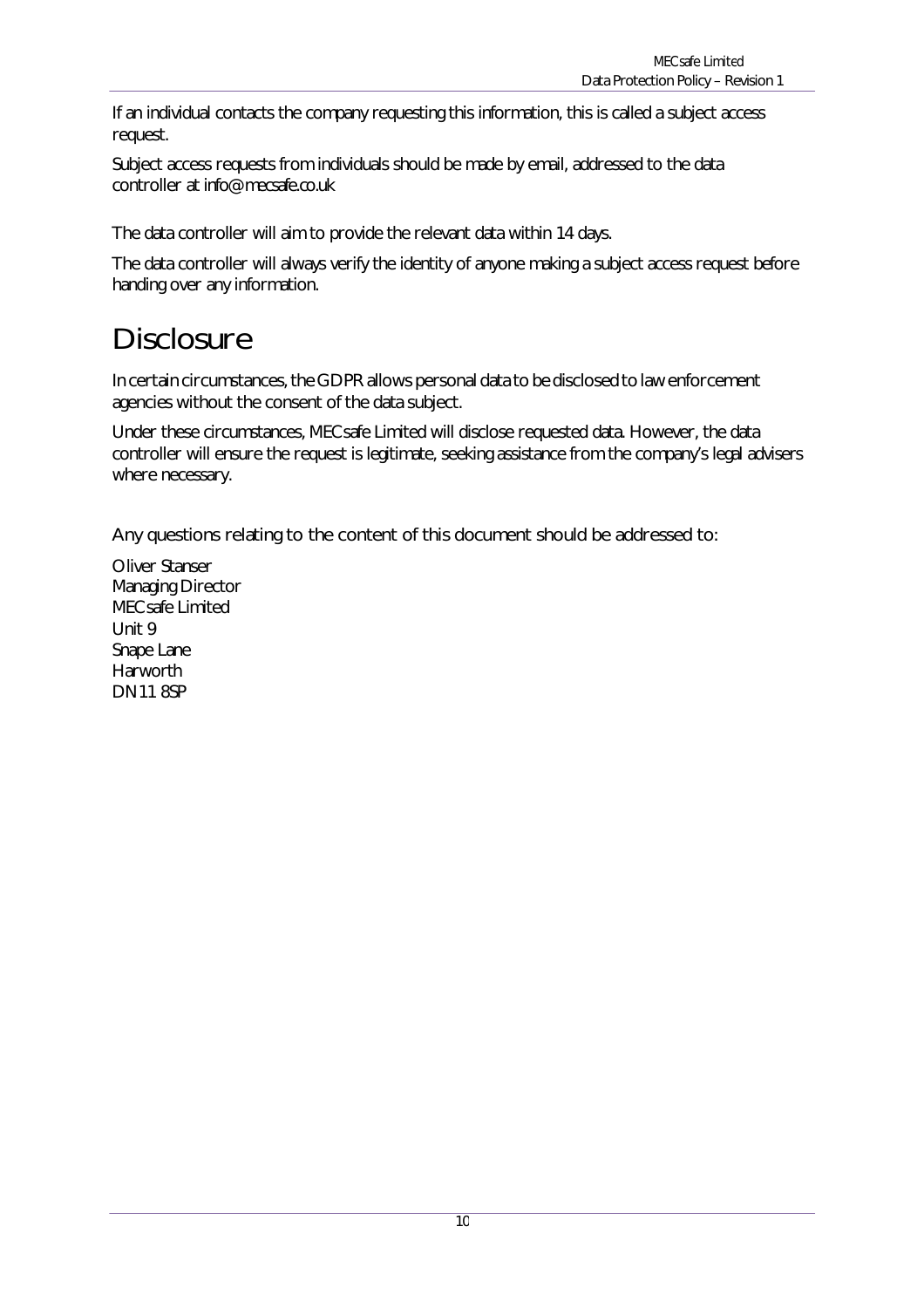Appendix 1



# **MECsafe Limited**

Privacy Policy

Revision 1

May 2018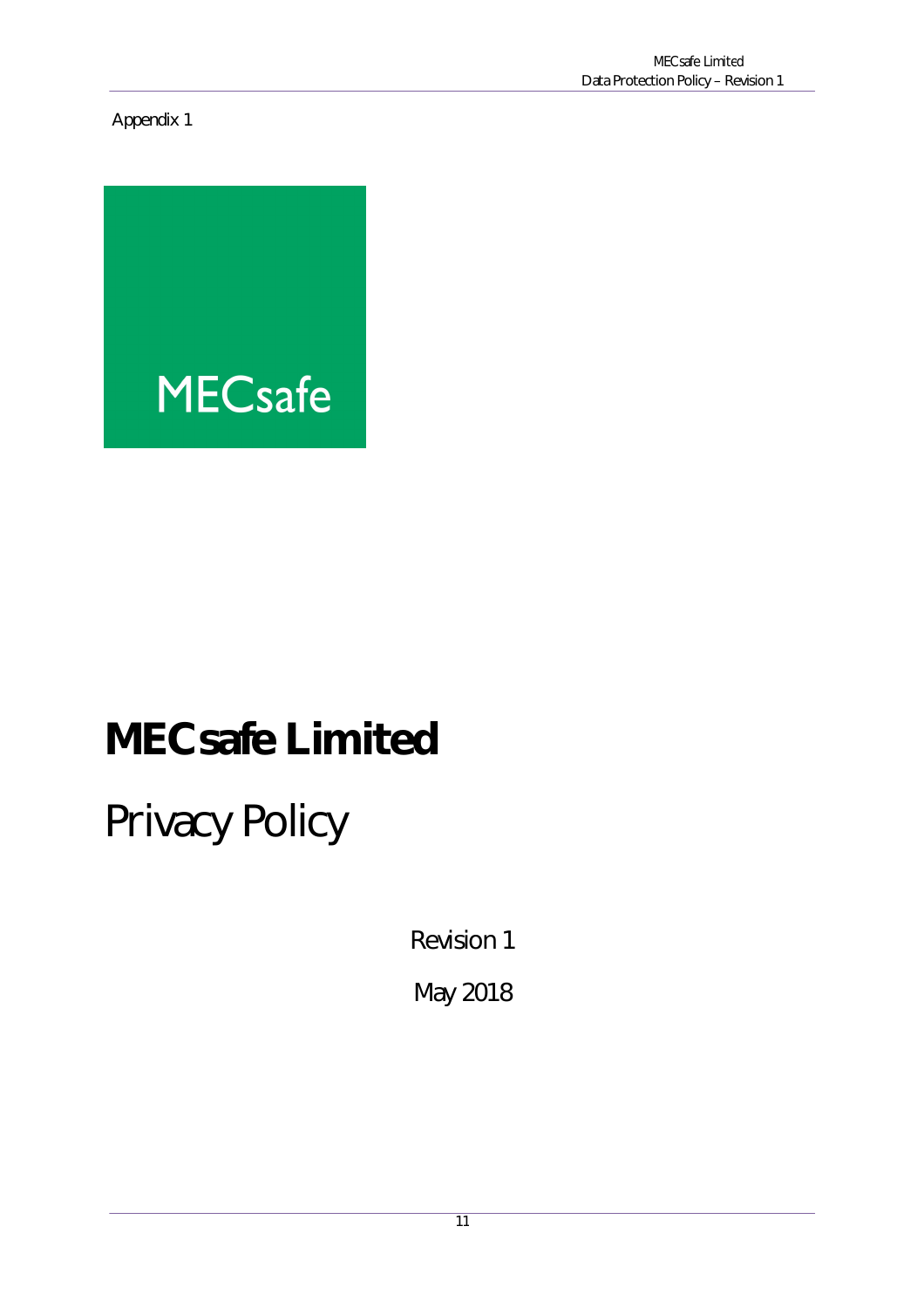#### MECsafe Limited considers data protection and security seriously and fully complies with the United Kingdom Data Protection Act of 1998.

MECsafe Limited are strongly committed to protecting privacy. This Privacy Policy tells you how we use the personal information that we gather from you, or that you provide to us.

#### Information We Collect

In order to provide you with our services, we need to collect some personal information from you. This is collected in a number of ways:

- through forms on ourwebsite
- if you make an enquiry or booking for one of our training courses via telephone, or email
- via a referral from your line manager or a nominated person within your organisation
- when you communicate with us for any reason, including by email, postal mail or telephone.

If your or your nominated representative provide information to us, MECsafe Limited considerthisto be confirmation of your consent to us, in order that we may use that information to provide a service to you.

#### Use of Cookies

We use cookies to enable you to navigate more easily around our website and to gather analytics information. We use Google analytics within our websites to monitor how our visitors use it and how they found it. This is done so that we can see total (not individual) statistics on which content users access most frequently. The cookies also tell us if you have visited the site before and how many individual users our website has. This does not constitute personal data as we cannot identify individuals

– the data is used for statistical purposes only.

This information helps us to make our website more engaging and allows us to tailor our content to suit our audience.

Occasionally we may have links to other relevant websites and/or social media on our website. These services may leave cookies on your computer when you use them, especially if you are already logged in to their service. MECsafe Limited cannot access these cookies nor control their use. Similarly, these 3<sup>rd</sup> party services cannot access MECsafe Limited's session or analytics cookies.

If you do not wish to accept cookies, you can set your own cookie preferences on your computer.

#### Use of Your Information

The information that we collect and store about you is used only to help us provide services to you and to enable us to communicate about subjects of legitimate interest with you.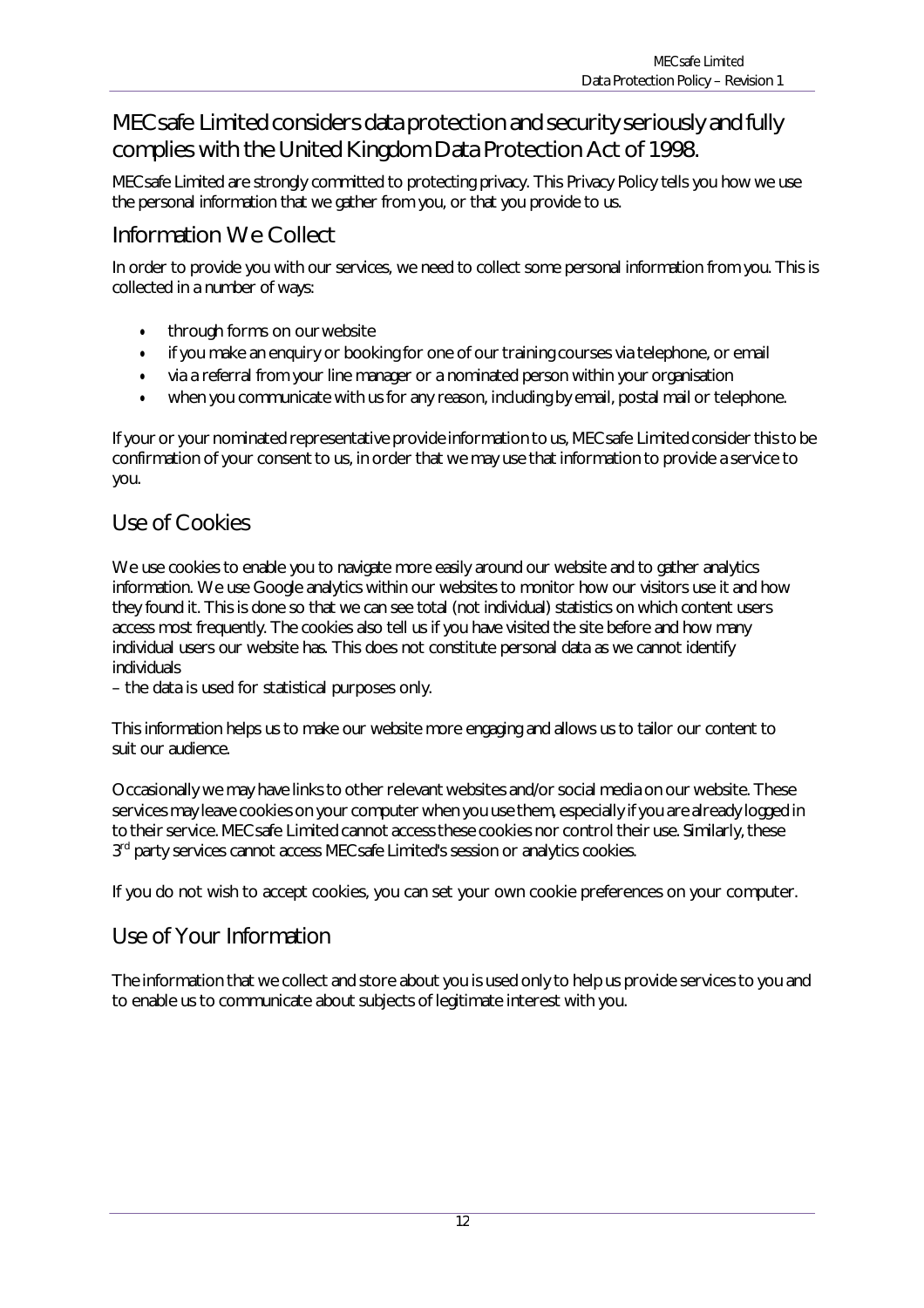#### Storing Your Personal Data

The personal information you provided to us is stored electronically on our server and CRM and on paper copies at the MECsafe Limited head office.

Paper files containing personal information are kept securely in a locked filing cabinet and/or locked archive area at MECsafe Limited head office. Only authorised personnel are entitled to access these files.

We will store this data indefinitely for statistical purposes and to inform you of any relevant updates or courses which relate to your continuing professional development (CPD).

If you do not want us to store this data for these reasons, please tell us.

Please note that the transmission of information via the internet (including email) is not completely secure and therefore, although we try our best to protect the personal information you provide to us, we cannot guarantee the security of data sent to us electronically and the transmission of such data is therefore entirely at your own risk.

#### Disclosing Your Information

We may need to disclose your personal information to:

- any third party we contract to act on our behalf, including contractors who are providing a training course on our behalf
- professional organisations who are responsible for issuing an accreditation for your completed training
- partners with whom we work to provide services
- any law enforcement agency, court, regulator, government authority or other third party where it is necessary to comply with a legal or regulatory obligation, or otherwise to protect our rights or the rights of any third party
- we will never supply your data to any third party organisation for marketing purposes.

When we do share your information with other parties, we will do so in a manner which complies with the GDPR. This means we will:

- have data sharing agreements in place with all third parties, and ensure that they have mechanisms in place to comply with GDPR and keep your data safe
- Only share information which isrelevant to the service we are providing, for example we would not share dietary requirements unless it is a training event where lunch is provided.

#### Third Party Links

You might find links to third party websites on our website or within the documentation we provide to you.

If you access other websites using the links provided, the operators of these sites may collect information from you which will be used by them in accordance with their own privacy policies which you should review.

We cannot accept any responsibility or liability for their policies as we have no control over them.